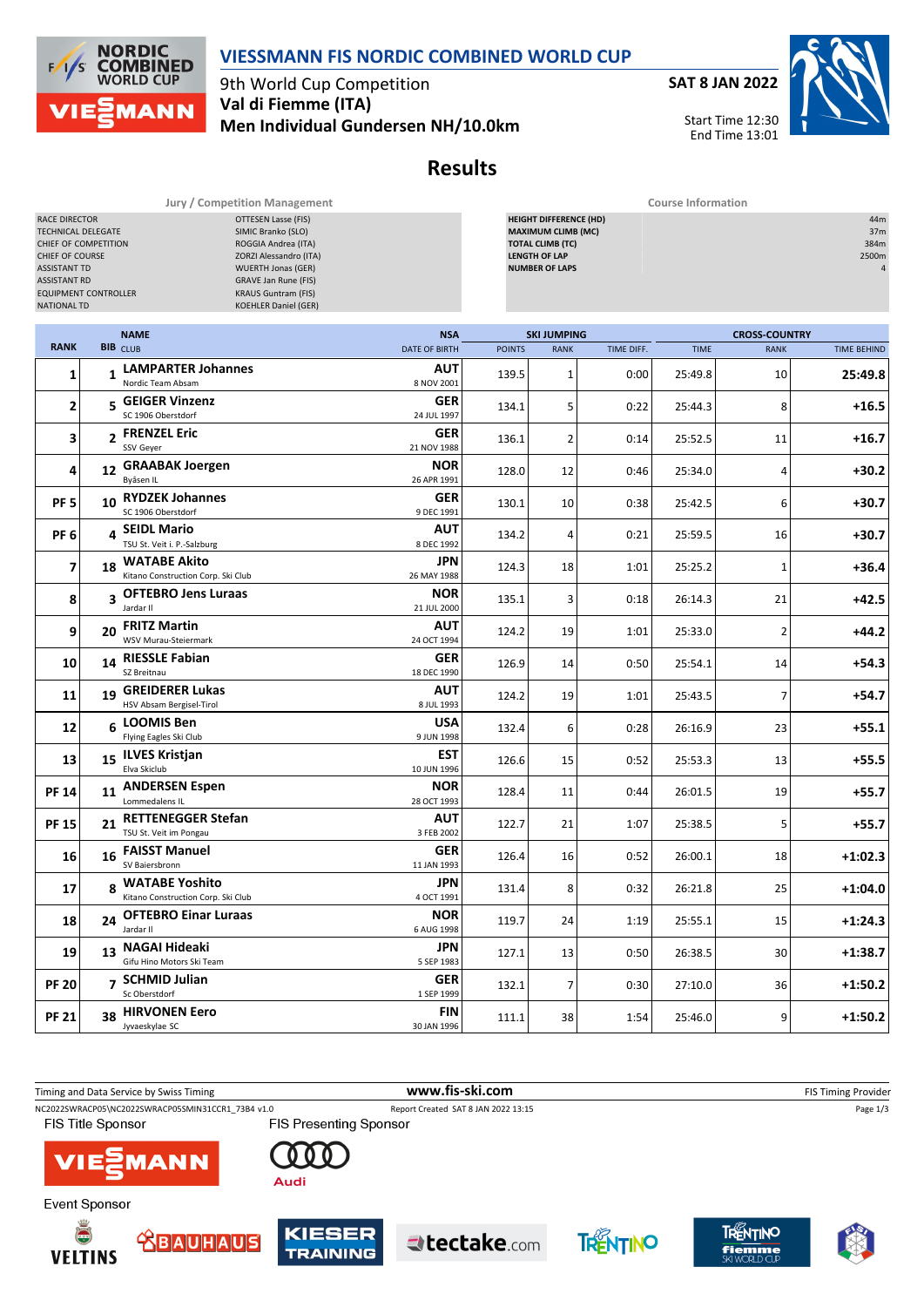



9th World Cup Competition **Val di Fiemme (ITA) Men Individual Gundersen NH/10.0km** **SAT 8 JAN 2022**



Start Time 12:30 End Time 13:01

## **Results**

|                |    | <b>NAME</b>                                                      | <b>NSA</b>                |               | <b>SKI JUMPING</b> |            |             | <b>CROSS-COUNTRY</b> |                    |
|----------------|----|------------------------------------------------------------------|---------------------------|---------------|--------------------|------------|-------------|----------------------|--------------------|
| <b>RANK</b>    |    | <b>BIB</b> CLUB                                                  | <b>DATE OF BIRTH</b>      | <b>POINTS</b> | <b>RANK</b>        | TIME DIFF. | <b>TIME</b> | <b>RANK</b>          | <b>TIME BEHIND</b> |
| <b>PF 22</b>   | 36 | <b>REPONEN Perttu</b><br>Kiteen Urheilijat                       | FIN<br>18 FEB 2002        | 112.8         | 36                 | 1:47       | 25:53.2     | 12                   | $+1:50.4$          |
| 23             |    | 28 KIMURA Kodai<br>Chuo Univ.                                    | <b>JPN</b><br>6 JUN 2001  | 118.9         | 28                 | 1:22       | 26:20.7     | 24                   | $+1:52.9$          |
| 24             | 23 | <b>BJOERNSTAD Espen</b><br>Byåsen Skiklubb                       | <b>NOR</b><br>26 DEC 1993 | 121.4         | 23                 | 1:12       | 26:31.2     | 28                   | $+1:53.4$          |
| 25             |    | 26 SHUMATE Jared<br>Park City Ski and Snowboard                  | <b>USA</b><br>6 MAR 1999  | 119.3         | 26                 | 1:21       | 26:22.4     | 26                   | $+1:53.6$          |
| 26             | q  | <b>REHRL Franz-Josef</b><br>WSV Ramsau-Steiermark                | AUT<br>15 MAR 1993        | 131.2         | 9                  | 0:33       | 27:17.0     | 38                   | $+2:00.2$          |
| 27             | 30 | <b>BUZZI Raffaele</b><br>C.S. CARABINIERI SEZ. SCI               | <b>ITA</b><br>17 JUL 1995 | 115.2         | 30                 | 1:37       | 26:14.5     | 22                   | $+2:01.7$          |
| 28             | 29 | <b>VYTRVAL Jan</b><br>ASO Dukla Liberec                          | <b>CZE</b><br>8 MAY 1998  | 116.6         | 29                 | 1:32       | 26:25.5     | 27                   | $+2:07.7$          |
| 29             | 39 | <b>VRHOVNIK Vid</b><br>Ssk Velenje                               | <b>SLO</b><br>12 JUL 1999 | 110.1         | 39                 | 1:58       | 26:04.4     | 20                   | $+2:12.6$          |
| 30             | 43 | <b>FLETCHER Taylor</b><br>Steamboat Springs Winter Sports Clu    | <b>USA</b><br>11 MAY 1990 | 102.0         | 43                 | 2:30       | 25:33.1     | 3                    | $+2:13.3$          |
| 31             | 22 | <b>BAUD Matteo</b><br>Olympic Mont d Or                          | <b>FRA</b><br>26 JUN 2002 | 122.0         | 22                 | 1:10       | 26:54.2     | 33                   | $+2:14.4$          |
| 32             | 34 | <b>ORTER Philipp</b><br>SV Villach-Kaernten                      | <b>AUT</b><br>16 FEB 1994 | 113.1         | 34                 | 1:46       | 26:34.7     | 29                   | $+2:30.9$          |
| 33             | 33 | <b>BLONDEAU Gael</b><br>Ski Club mont noir                       | <b>FRA</b><br>28 DEC 2000 | 113.8         | 33                 | 1:43       | 26:53.5     | 32                   | $+2:46.7$          |
| 34             | 37 | YAMAMOTO Yuya<br>Waseda Univ.                                    | JPN<br>5 NOV 2001         | 112.0         | 37                 | 1:50       | 26:56.9     | 34                   | $+2:57.1$          |
| 35             |    | 42 GERARD Antoine<br><b>US Ventron</b>                           | FRA<br>15 JUN 1995        | 106.9         | 42                 | 2:10       | 26:45.1     | 31                   | $+3:05.3$          |
| 36             | 46 | <b>PITTIN Alessandro</b><br><b>GRUPPO SCIATORI FIAMME GIALLE</b> | <b>ITA</b><br>11 FEB 1990 | 95.2          | 46                 | 2:57       | 25:59.9     | 17                   | $*** +3:07.1$      |
| 37             | 40 | <b>LANGE Jakob</b><br>WSV Kiefersfelden                          | <b>GER</b><br>5 AUG 1995  | 108.1         | 40                 | 2:06       | 27:11.6     | 37                   | $+3:27.8$          |
| 38             | 25 | YACHI Sora<br>Waseda Univ.                                       | JPN<br>4 MAY 2000         | 119.6         | 25                 | 1:20       | 27:59.6     | 40                   | $+3:29.8$          |
| 39             |    | 45 KLAPFER Lukas<br>SC Erzbergland-Steiermark                    | AUT<br>25 DEC 1985        | 100.7         | 45                 | 2:35       | 27:01.1     | 35                   | $+3:46.3$          |
| 40             |    | 35 BRECL Gasper<br>Ssk Mislinja                                  | SLO<br>18 NOV 1999        | 113.0         | 35                 | 1:46       | 27:56.0     | 39                   | $+3:52.2$          |
| 41             | 41 | <b>GALUNIN Artem</b><br>Nizhny Novgorod                          | <b>RUS</b><br>8 OCT 1999  | 107.9         | 41                 | 2:06       | 28:28.0     | 42                   | $+4:44.2$          |
| 42             |    | 47 VALLET Edgar<br><b>CSR Pontarlier</b>                         | <b>FRA</b><br>26 JUN 2000 | 92.5          | 47                 | 3:08       | 28:03.1     | 41                   | $*** +5:21.3$      |
|                |    |                                                                  |                           |               |                    |            |             |                      |                    |
| Did not Finish |    | 17 RETTENEGGER Thomas<br>TSU St. Veit im Pongau-Salzburg         | <b>AUT</b><br>5 FEB 2000  | 126.0         | 17                 | 0:54       |             |                      |                    |

| Timing and Data Service by Swiss Timing                                       |                                  | www.fis-ski.com                     |          | <b>FIS Timing Provider</b>          |          |  |
|-------------------------------------------------------------------------------|----------------------------------|-------------------------------------|----------|-------------------------------------|----------|--|
| NC2022SWRACP05\NC2022SWRACP05SMIN31CCR1 73B4 v1.0<br><b>FIS Title Sponsor</b> | <b>FIS Presenting Sponsor</b>    | Report Created SAT 8 JAN 2022 13:15 |          |                                     | Page 2/3 |  |
| <b>VIE EMANN</b>                                                              | Audi                             |                                     |          |                                     |          |  |
| Event Sponsor                                                                 |                                  |                                     |          |                                     |          |  |
| Ŏ<br><b>TEAUHAUS</b><br><b>VELTINS</b>                                        | <b>KIESER</b><br><b>TRAINING</b> | $\blacktriangle$ tectake.com        | TRENTINO | TRENTINO<br>fiemme<br>SKI WORLD CUP |          |  |

**PORTYK Tomas CZE 119.1** 27 **1:22**<br> **CZE 119.1** 27 **1:22**